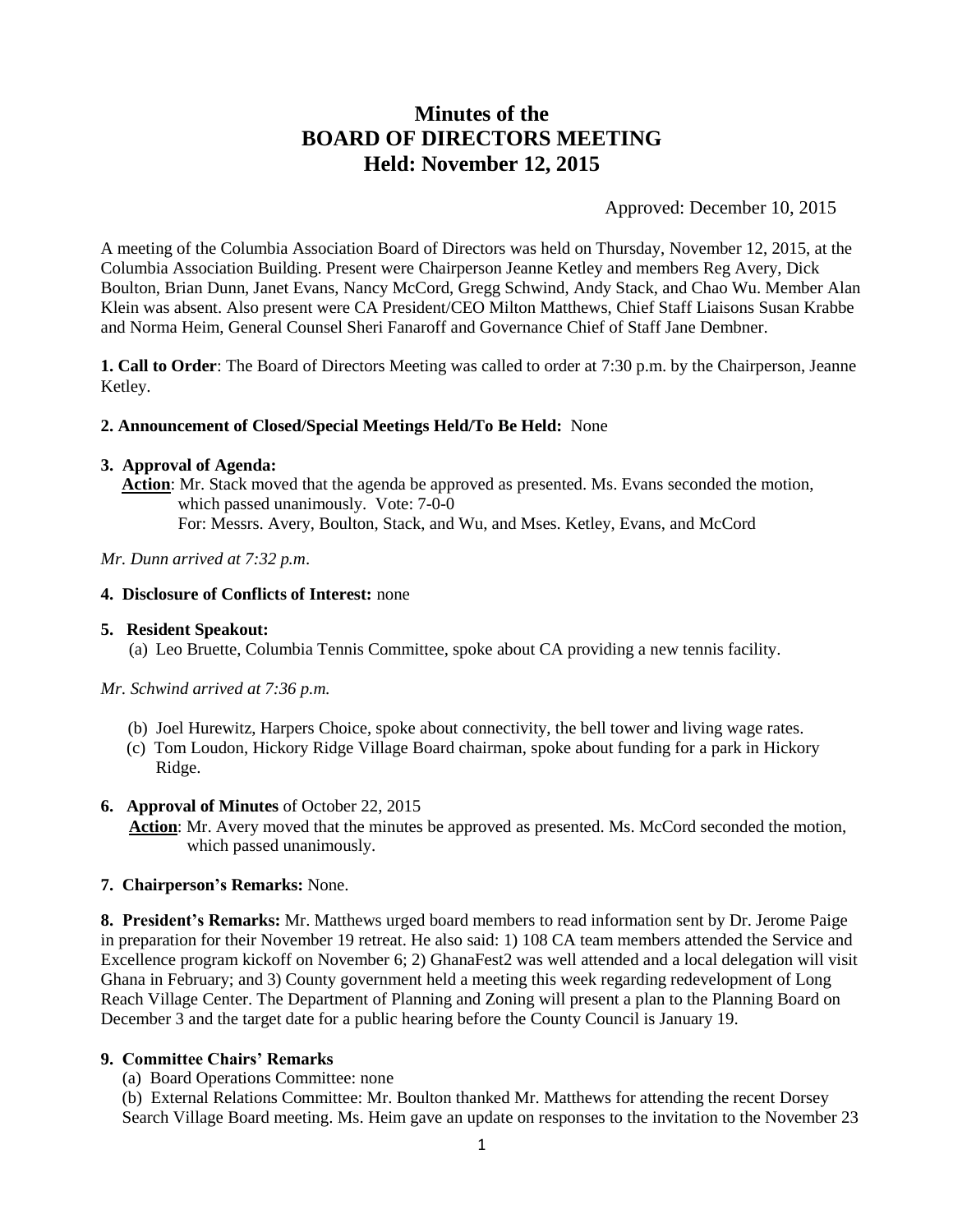stakeholders dinner. Ms. Heim also said that a dinner with the boards of directors of Howard County Citizens Association and League of Women Voters of Howard County will be scheduled for January. (c) Planning and Strategy Committee: None

- (d) Strategic Implementation Committee: None
- (e) CA Representatives to the Inner Arbor Trust Board of Directors: None

# **10. Special Topics and Presentations –** None

# **11. Committee Agendas**

- (a) Planning and Strategy Committee
	- 1. Work Session to Discuss Open Budget Items:
		- (a) Long Reach Tennis

Open Space and Facilities Services Director Dennis Mattey explained that CA surveyed open space parcels to determine their feasibility for a new indoor tennis center. After further exploring sites in several villages, they determined that Long Reach Lot 96 seems best for the facility. Mr. Schwind asked staff to consider connecting the proposed facility to the nearby village center.

Dan Burns, Director of Sports and Fitness, said the operating cost of a new, more energyefficient facility would be lower than the operating cost for the existing "bubble" facility in Owen Brown. When new courts are built, the Owen Brown courts will be maintained as outdoor courts.

The sense of the Board is to proceed with Lot 96 in Long Reach for an indoor tennis facility.

(b) Hickory Ridge Park

 The sense of the board is to move funding for a Hickory Ridge Park from the FY17 budget to FY18.

# (c) Waiting Spring Pond

John McCoy, CA Watershed Management and Improvements Manager, explained that Waiting Spring Pond in Jeffers Hill (Long Reach) has an earthen dam that needs repair. He said an engineering study is needed to evaluate the safety requirements for the pond and its function as a stormwater facility.

Mr. Stack suggested that the option of the facility no longer serving as a pond be examined during the study. Noting that CA's survey of its ponds will be completed in the Spring, Ms. Krabbe suggested that the money be included in the budget but that any contract for engineering services be written after CA's pond survey is complete and would need Board approval. The Board agreed with Ms. Krabbe's suggestion.

(d) Pushcart Pond

Mr. McCoy explained that there is a repair order from Howard County to remove accumulated sediment from Pushcart Pond in Oakland Mills and to do other repairs.

The sense of the board is to include funds to proceed with Pushcart Pond in the FY17 budget and discuss it further when the budget is presented in February.

#### (e) Bell Tower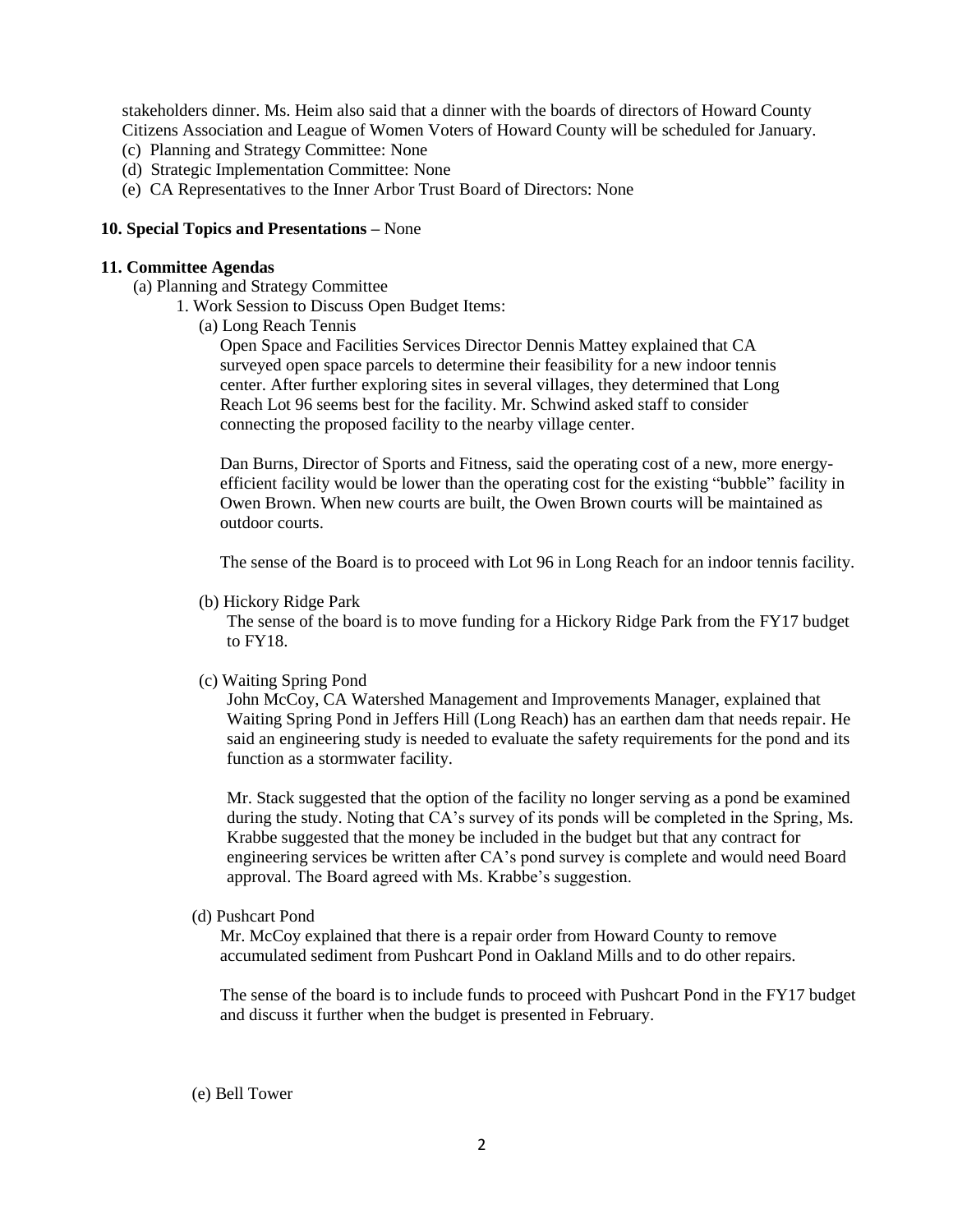Mr. Mattey presented a timeline for construction of a new Bell Tower before Columbia's 50<sup>th</sup> Birthday celebration in 2017. He said construction of the tower is likely to cost more than \$500,000 (including \$250,000 in the FY 2017 budget). The board discussed the feasibility of: 1) putting the tower on the other side of Lake Kittamaqundi (which would require running electric lines to the site); 2) getting sponsors to help fund it, such as a veterans organization that is looking for a site on which to build a monument; or 3) asking the Inner Arbor Trust to place the bells in Symphony Woods. The Board also discussed uncertainty about how a Bell Tower would fit into the Lakefront once the area is more fully developed.

The Board removed funding for the Bell Tower from the FY17 budget. CA staff will study putting the bells on the gazebo near Clyde's and playing them during the  $50<sup>th</sup>$  anniversary celebration, or finding a place where recordings of the bells' sounds could be played.

(f) Living Wage

Ms. Krabbe explained the financial impact of CA adopting a living wage program. If extended to all full-time, part-time and temporary/seasonal employees, the estimated additional cost to CA during the first year of the program would be \$1 million. The first-year cost to implement a living-wage program for only full-time employees would be \$30,000. The Board decided to include funds in the budget for a living wage program for full-time employees, based on the Howard County single adult rate, which is currently \$12.36 per hour. They directed staff to annually review the program and wage amount to ensure that CA stays in compliance.

# 2. Discussion

(a) Update on the Strategic Plan

Ms. Dembner described the Strategic Plan Progress Report for FY15. The Board decided to revive the CA strategy-making process, beginning in January 2016, so that a set of top priorities can be identified by the start of the new fiscal year.

- (b) Committee Tracking Form
- (b) Strategic Implementation Committee

# 1. Discussion

(a) Update on the Swim Center

Mr. Mattey described slide options developed by the Moody Nolan design firm: 1) replace with a slide with a travel path nearly identical to the existing slide, 2) replace with one with a more intricate travel path, 3) replace with a slide that would have visitors run out at the bottom of the slide instead of landing in the main pool. He recommended Option 2, saying that Option 3 would be more expensive and would require an easement from the Board of Education to expand onto their land. The new slide is expected to be completed by October 2017.

**Action**: Mr. Schwind moved that the SIC accept the staff's recommendation to pursue Option 2 regarding replacing the Swim Center slides. Ms. Evans seconded the motion, which was approved. Vote: 3-0-0.

(b) Committee Tracking Form

In response to Mr. Avery's questions, Ms. Krabbe said staff will provide updates in December regarding monitoring watershed program, monitoring lake water quality, and monitoring CA's comprehensive sustainability plan efforts.

- (c) External Relations Committee
	- 1. Discussion
		- (a) Committee Tracking Form